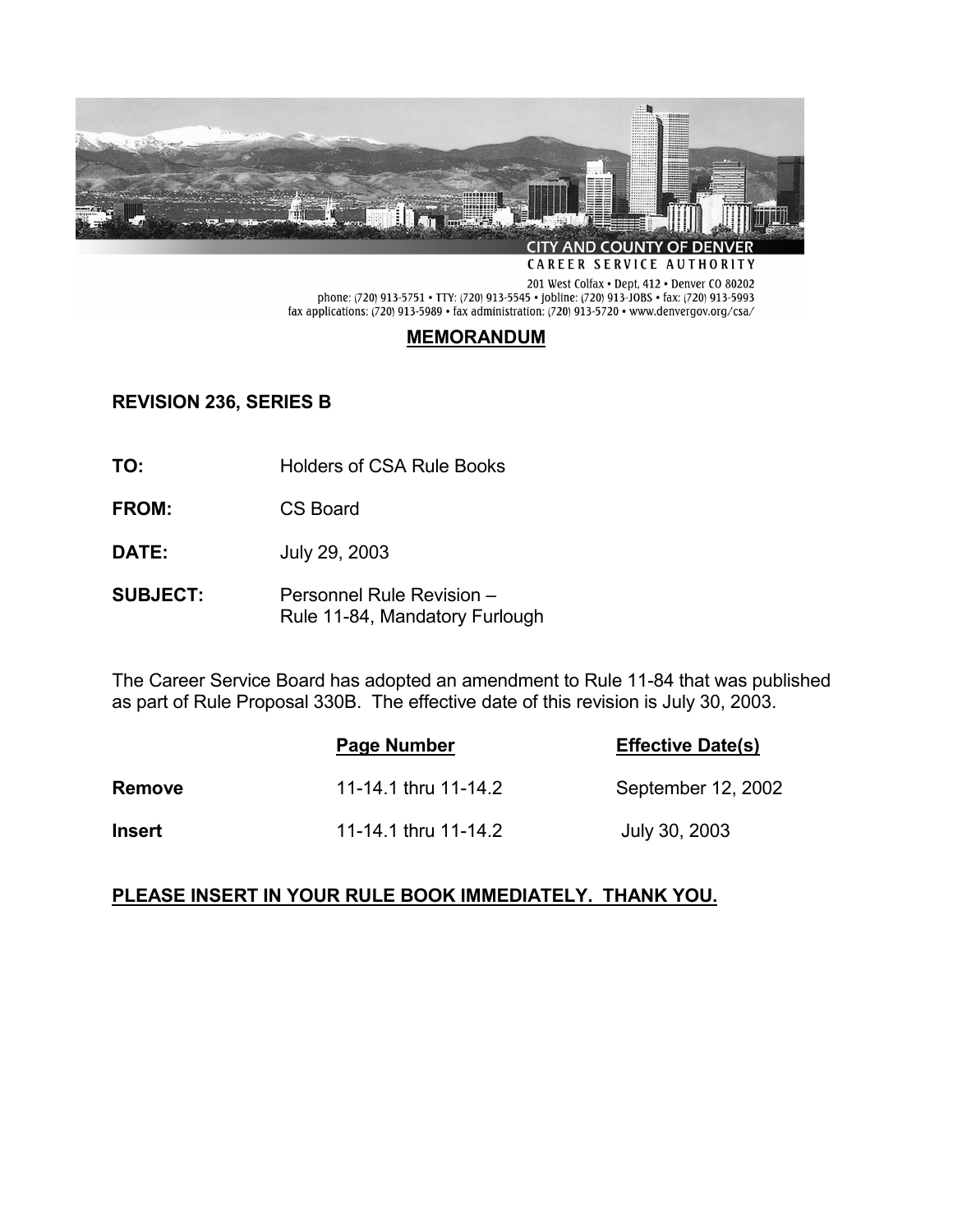benefits, dental benefits, and life insurance by:

- a) depositing monthly, the employee's share of the premium for such benefits with the payroll clerk for the unit from which the employee is on leave or;
- b) by taking at least one day of paid leave from which the cost of contributions to health, dental, and life insurance shall be deducted.

Failure to contribute to the cost of the benefits or insurance shall result in the discontinuance of such benefits or insurance.

Employees on leave without pay who are not on family medical leave or who do not have a serious health condition may only maintain benefit coverage by depositing the full monthly premium for such benefits with the payroll clerk for the unit from which the employee is on leave.

#### AFTER 180 DAYS

After the first 180 consecutive calendar days of voluntary leave without pay, City contributions to health, dental, and life insurance shall be discontinued.

Employees on leave without pay for more than 180 consecutive calendar days may maintain benefit coverage by depositing the full monthly premium for such benefits with the payroll clerk for the unit from which the employee is on leave.

- c) No break in service: A leave without pay shall not constitute a break in service.
- d) During probationary period: Leave without pay for more than 180 consecutive calendar days during the probationary period shall not be counted as part of that period but the employee to whom such leave has been granted shall be allowed to complete his or her probationary period upon return from leave.
- e) Notification of Career Service Authority The Career Service Authority shall be advised, in writing, of leave without pay granted for 15 consecutive calendar days or more.

Page Issuance Date: July 30, 2003 Effective Date: July 30, 2003